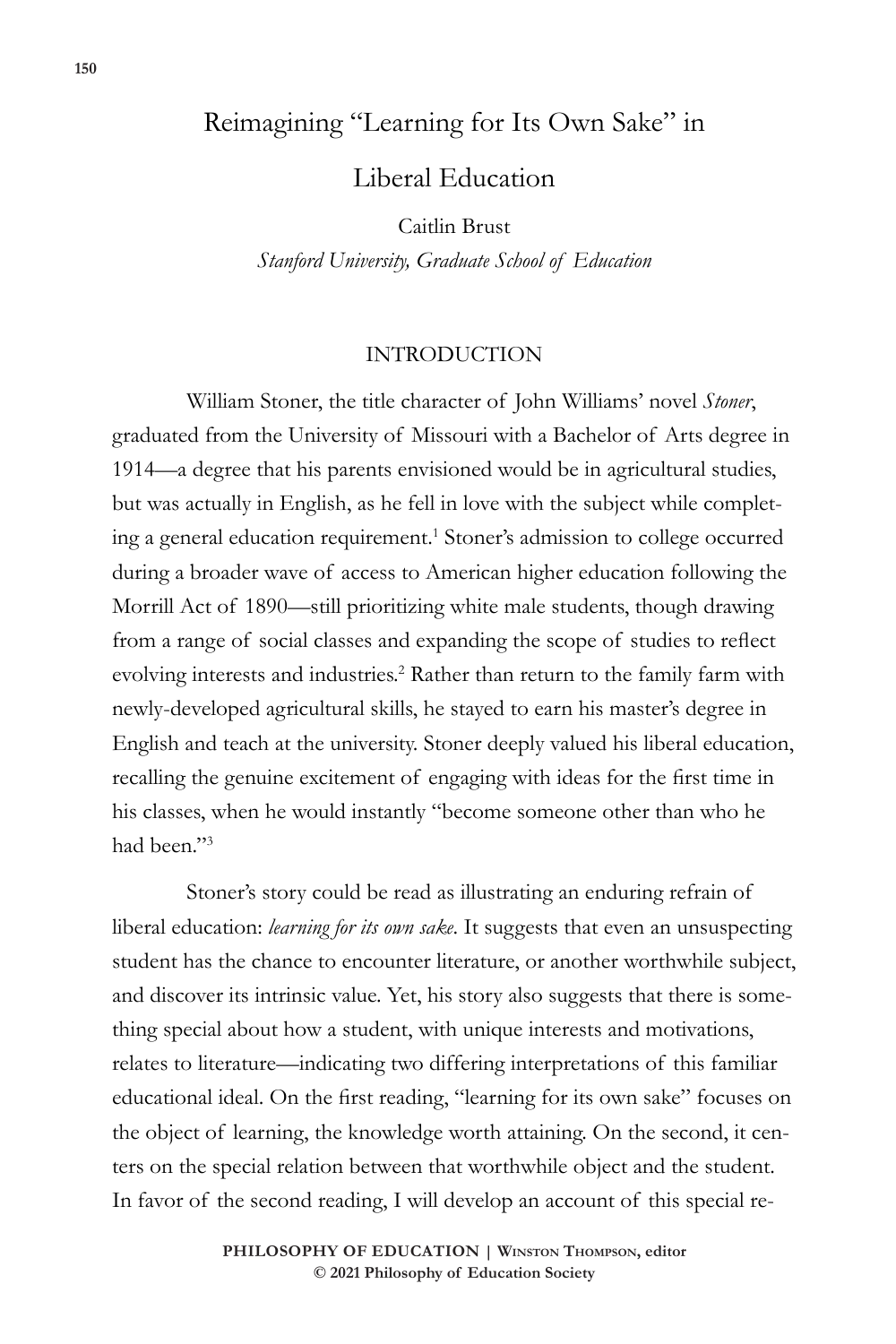lation: I will argue that this educational ideal is better understood as a *valuing activity*, wherein an agent develops an appreciative rapport with an object of agent-neutral value. As opposed to agent-relative value, agent-neutral value holds its worth regardless of any individual's relationship to it. The appreciation of such values constitutes the special relation between the student and the object of study, enabling the student to make progress with respect to their learning and personal values. With this emphasis on the relational nature of an intrinsically valuable learning experience, I will argue that the educational ideal should be restated as *"learning for the learner's sake."*

My argument will proceed as follows. First, I will establish that within the tradition of liberal education, there is ambiguity in the meaning of "learning for its own sake." Given such ambiguity, I will show that some interpretations risk undermining students' motivations to learn, so a more robust conception is needed. Second, I will advance my reimagined account of "learning for the learner's sake" such that students come to appreciate their objects of study and are able to make valuational progress. In this section, I will highlight the potential dangers of identifying "agent-neutral values" in liberal education in light of its exclusionary history, indicating how this reimagined educational ideal might provide new guidance for liberal educators. Finally, I will conclude with two implications for liberal education if we adopt "learning for the learner's sake": first, it occurs in the full context of students' lives, diminishing the boundaries between formal schooling and the world; and second, it demands change in curricular content and representation, so as to create more opportunities for valuing activities among the great diversity of students getting a liberal education.

# DISENTANGLING MEANINGS OF "LEARNING FOR ITS OWN SAKE"

The long history of liberal education is one of shifting and competing ideals. Bruce Kimball traces these disputes through the evolution of two dominant views of liberal education.4 The *artes liberales* ideal is rooted in Latin and Greek antiquity and prescribes a classical curriculum for "the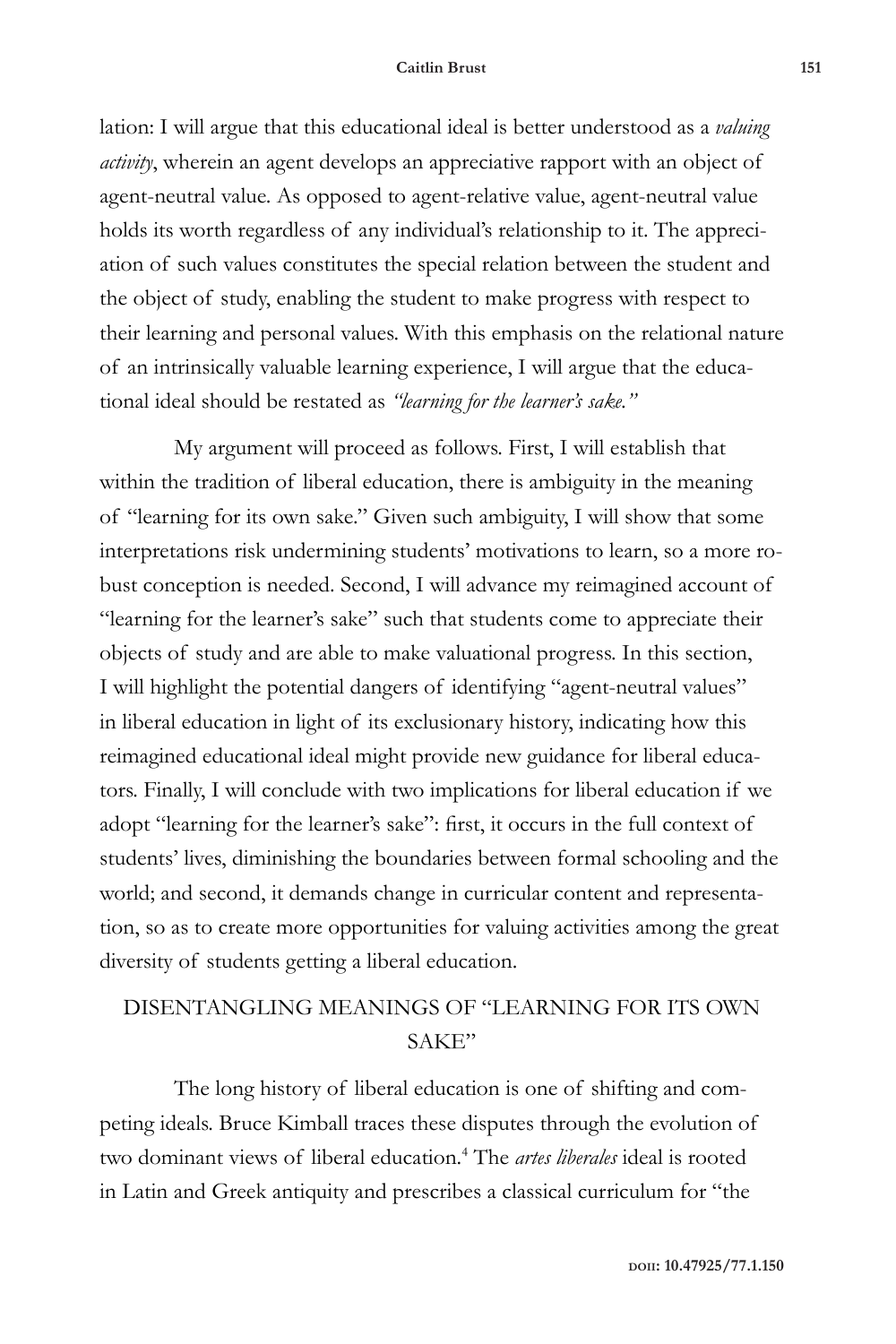study of language and letters" to educate the virtuous elites of society.<sup>5</sup> The "liberal-free" ideal reflects a twentieth-century shift toward an education that "frees the mind," enabling citizens to think critically and openly—and even formulate reasonable but opposing perspectives.<sup>6</sup> Aspects of both views are often conflated in contemporary understandings of liberal education, creating internal contradictions within educational missions. This is further evident in the various meanings of the "liberal arts." As Harry Brighouse writes, the term can refer to a type of institution, a course of study, or a set of educational aims.7

Yet, liberal education has also consistently promised a distinct learning experience, one that is valuable not only for its extrinsic ends—such as a prestigious degree, a good job and professional network, or a deeper sense of civic responsibility and leadership—but also for its intrinsic ones. The National Humanities Medalist and esteemed tutor at St. John's College, Annapolis, Eva Brann writes, "Our students may become economically productive, civically responsible, personally fulfilled, and all the other good things the catalogs suggest, but the first and last unabashed answer to the question 'Why engage in liberal learning?' is 'To learn something worth knowing, for its own sake.'"8 A liberal education proudly affords the experience of *learning for its own sake*—but what does that involve?

As Brann writes, it is learning about "something worth knowing," but she goes on to say, too, that she wants her students to "study for the love of it."9 No doubt, both sentiments resonate with educators who encourage them; however, they are distinct, where the former focuses on *knowledge* and the latter focuses on the student's *relation* to it. Let us consider the implications of each interpretation. In the former case, learning takes its object, knowledge, to be valuable in itself. This justifies the pursuit of knowledge as its own end. Within this framing, appeals to "something worth knowing" may call to mind some of the seemingly transcendent texts of humanity: the epic poetry of Homer, the illuminating essays of Toni Morrison, the troubled fiction of Virginia Woolf—all of which have extraordinary intellectual and aesthetic value, even as there exists a wide and disputed range of opin-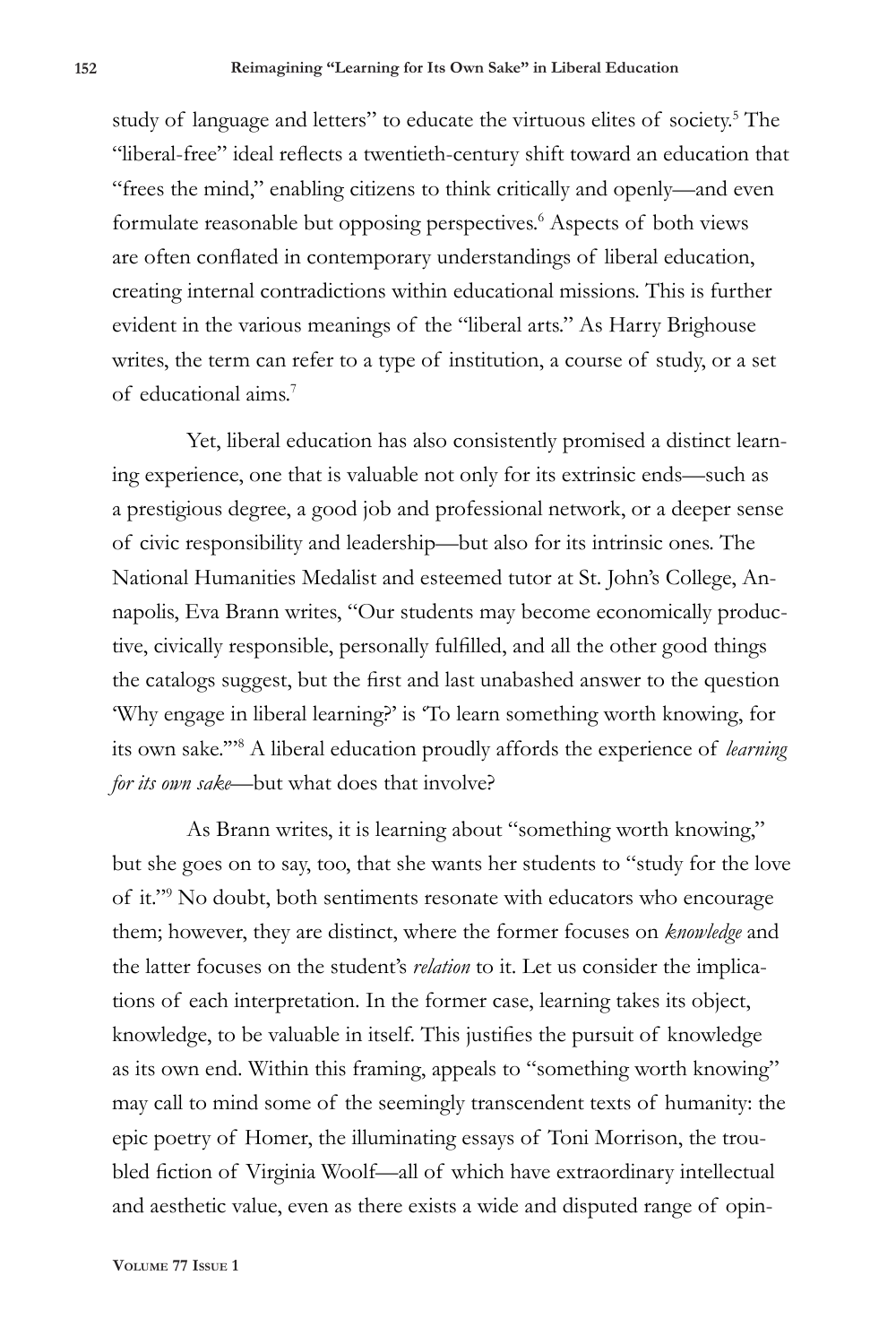ions about them in Western thought. But this interpretation risks discounting students' motivations to learn in at least two ways. First, students might have no desire to engage with texts that do not reflect their personal or cultural histories, and even less desire when such texts are unaccompanied by others that extend beyond the Western canon. Although "something worth knowing" could capture an ever-expansive range of content, those who determine what counts as worthwhile may, even unintentionally, uphold the paternalism within the *artes liberales* ideal at the expense of students who have no connection to a curriculum deemed to be valuable by their schools.

Second, even if students do not feel alienated by the content of their learning, they could be drawn explicitly to the *perceived* value of "something worth knowing" in order to advance their own intellectual or social status an extrinsic motivation that already undermines the promise of "learning for its own sake." This is a reasonable risk within the competitive climate of American education, where the prize for attaining such knowledge can involve leveraging it for future opportunities. The pursuit of "something worth knowing," then, is compatible with forms of learning that disregard the expressed intrinsically-motivated aims of "learning for its own sake." On its own, it is not sufficient for sustaining this ideal within liberal education, especially on behalf of the great diversity of students with unique backgrounds, beliefs, and interests. This interpretation thus risks falling short of the ideal, either by failing to motivate the student at all, or by motivating the student perversely.

Let us then turn to the latter case, the relation between the student and the object of learning, illustrated through the educational vignette of William Stoner. At the University of Missouri, Stoner studied literature "for the love of it," which is evident in memorable moments of his learning:

> As his mind engaged itself with its subject, as it grappled with the power of literature he studied and tried to understand its nature, he was aware of a constant change within himself; and as he was aware of that, he moved outward from himself into the world which contained him, so that he knew that the poem of Milton's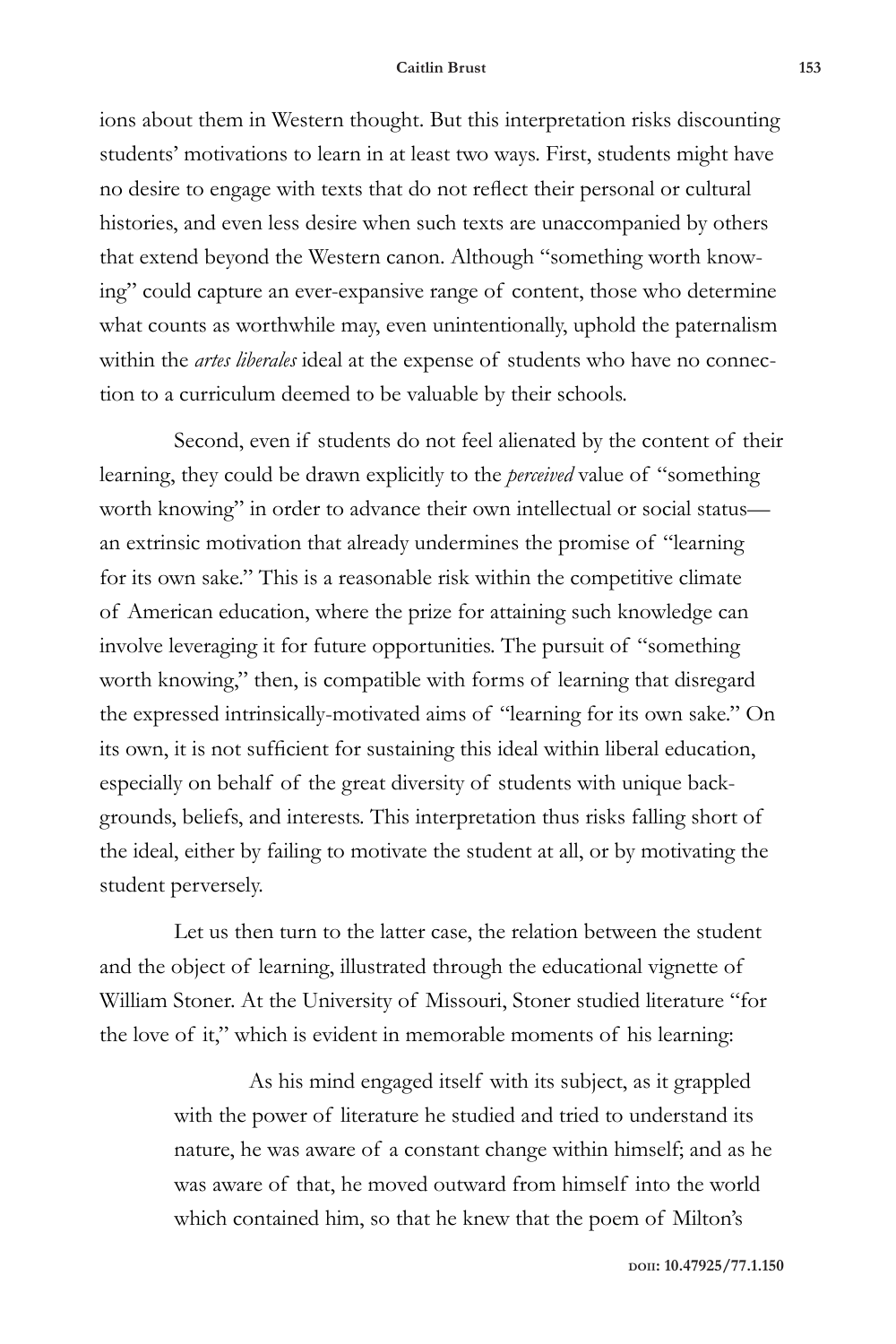that he read or the essay of Bacon's or the drama of Ben Jonson's changed the world which was its subject... $^{10}$ 

Stoner's rich relationship with literature indicates that there is more to his learning than the pursuit of "something worth knowing." In these moments, he was engaged in an activity worthwhile in itself, opening his mind beyond its originally imagined possibilities. It is this special relation between the student and the object of learning that has remained underdetermined in the conception of "learning for its own sake"—and on these grounds, I aim to reimagine this familiar ideal to better account for what makes this experience educationally valuable for the student. I will show that "something worth knowing" has value for a student's education insofar as the student relates meaningfully to it.

## REIMAGINING TOWARD "LEARNING FOR THE LEARNER'S SAKE"

This reimaging will begin with an account of valuing, which is more robust than merely believing something to be valuable. Then, I will show that such valuing in liberal learning takes the form of what Stephen Darwall calls a valuing activity, through which the agent develops an appreciative rapport with agent-neutral values.<sup>11</sup> As opposed to an agent-relative value, an agent-neutral value holds its worth regardless of any individual's relationship to it, and the appreciation of such values constitutes the special relation between the student and the object of study. This calls for the restatement of the ideal as "learning for the learner's sake." Even more, such a valuing activity is the site of change—and not merely change in attitudes about literature or even learning, but in the very values that guide one's life. The student can undergo what Agnes Callard calls valuational progress, shifting the orientation of one's values toward worthwhile objects over time.<sup>12</sup>

To begin, there are core conditions for valuing: first, it must be cognitive, such that the person believes that the object is good; second, it must be affective, such that the person holds an "emotional sensitivity in relation to the object"; third, it must be motivational, such that the person has a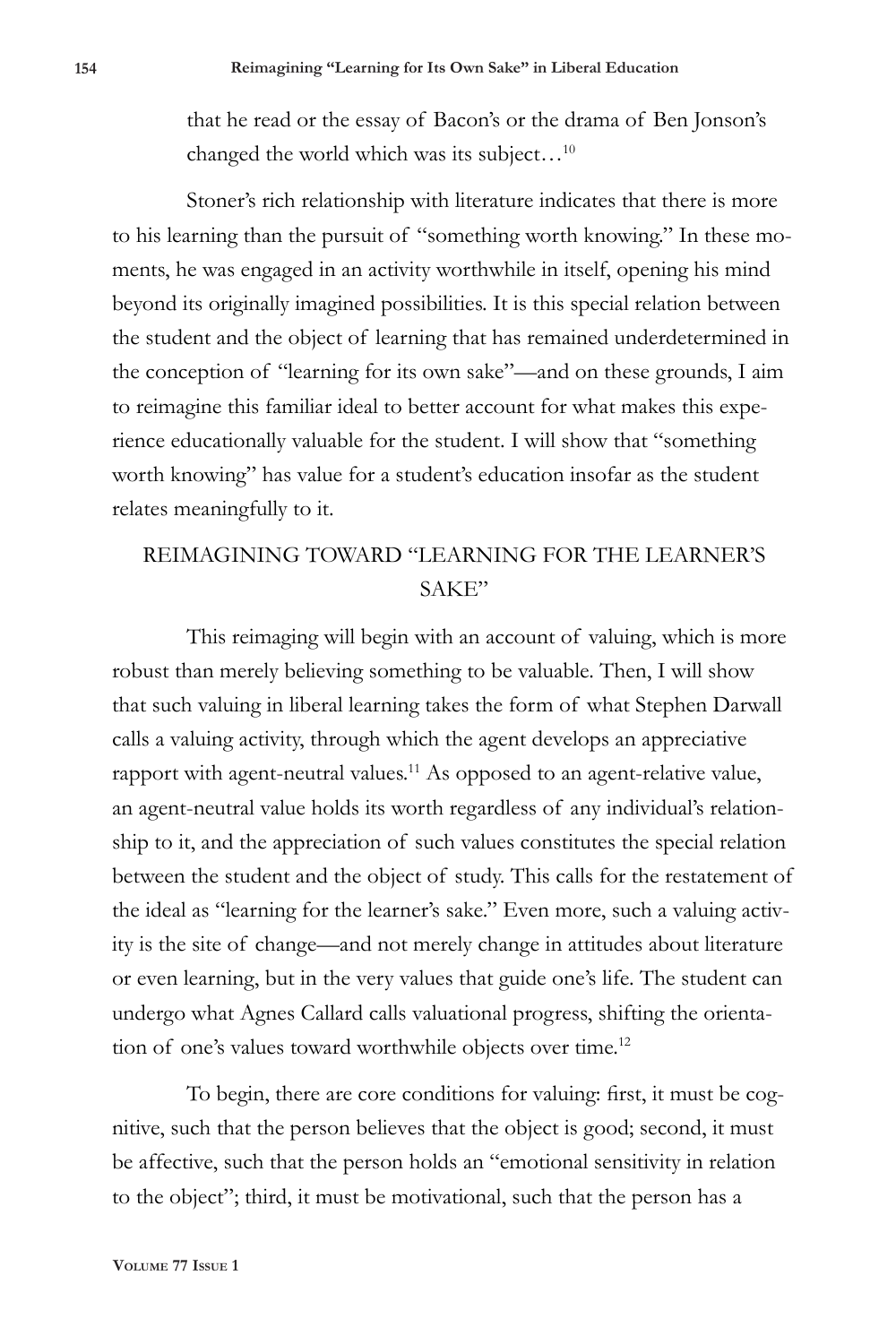"disposition to see the object as giving rise to practical reasons"; and fourth, it must be reflexive, such that a person tends to experience these three other components in different combinations at different times.13 Taken together, this creates a value-nexus that differs from a simple desire, belief, or feeling, because it is more closely associated with a person's sense of self. This is not to say that every instance of valuing is deeply transformative or defining in a person's life, but simply that the encounter aligns with one's values, whether antecedent or emergent. At its best, liberal learning enables this kind of valuing, where a student engages meaningfully with an object of learning believing that it is good, feeling that it is worthwhile, and being motivated to study it.

With an understanding of valuing, we can consider how liberal learning takes the form of a *valuing activity*, through which one develops an "appreciative rapport" with agent-neutral values.14 By Darwall's account, a valuing activity is not simply an expression of excellence in a given craft or skill; it involves a particular kind of valuing by the agent: appreciating what makes doing it, engaging meaningfully with agent-neutral values, worthwhile. Such values—including aesthetic beauty or knowledge and understanding can be appreciated by any agent, meaning that no particular agent's judgement would diminish their value. "Something worth knowing" in literature, science, and other subjects is often an agent-neutral value worth pursuing in liberal education. Across the variety of disciplines and programs, a student has many opportunities to encounter agent-neutral values.

However, the mere encountering of these values does not ensure their appreciation. To develop an appreciative rapport is to cultivate a special relation between the student and the object of learning. This relation requires the student's direct engagement with knowledge, as well as a correct belief about the value of such knowledge. Put differently, this relation arises when the student learns the profound good of the object of their learning *and* develops a corresponding value judgement of the worthy object. Thus, an appreciative rapport cannot be realized solely through a student's proximity to or even encounter with agent-neutral values. Rather, the student is actively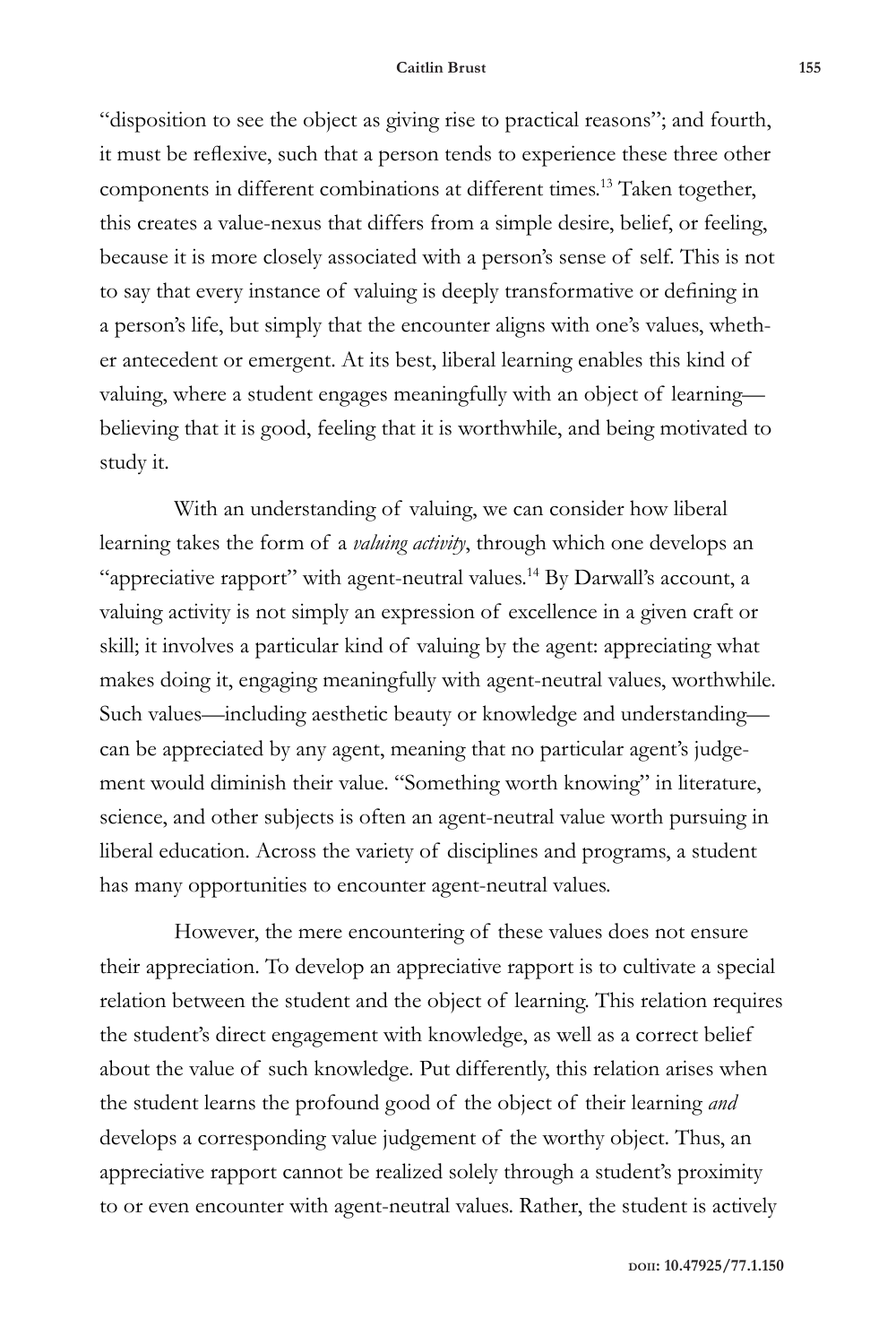involved in the valuing activity, relating meaningfully to "something worth knowing" on their own terms, driven at least in part by their motivating interests. The valuing activity central to liberal education, then, is better stated as *"learning for the learner's sake*.*"*

"Learning for the learner's sake" demands more than appeals to the intrinsic value of knowledge to justify worthwhile learning experiences—specifically, it requires the student's appreciation for that valuable knowledge. If liberal education teaches students to cherish agent-neutral values without considering students' motivating interests, it risks dispassionately imposing its traditional contents on young minds and swiftly becoming illiberal.15 The very idea of agent-neutral values might suggest that there is a class of universally valuable objects that determine the content of liberal education. Concerns over universality have long been of scholarly interest, particularly in feminist epistemology and critical race theory, because it has the effect of systematically privileging that which has been historically valued as universally good.16 While agent-neutral values like "knowledge and understanding" are useful abstractions for imagining valuing activities, their instantiations tend to correspond with interests of the elite class—interests that often depart from those of students, especially students who are not well represented in, and often directly excluded from, these activities. My critique here is not meant to fully collapse the possibility of universal goods, but rather to caution that the naming of such goods can have dangerously uneven effects on students. This danger is all the more significant in liberal education, where contemporary meanings of "learning for its own sake" were idealized within the formation of a traditionally Western curriculum.17 Liberal educators can protect against the exclusionary effects of these universalizing claims by striving to uphold "learning for the learner's sake" in their classrooms.

This reimagined educational ideal thus aims to preserve the greatest offerings of liberal education while preventing it from resting on a history of exclusion. "Learning for the learner's sake" means that students have agency in determining the value of their learning, for a valuing activity requires that such value is registered by the student. These moments of profound learn-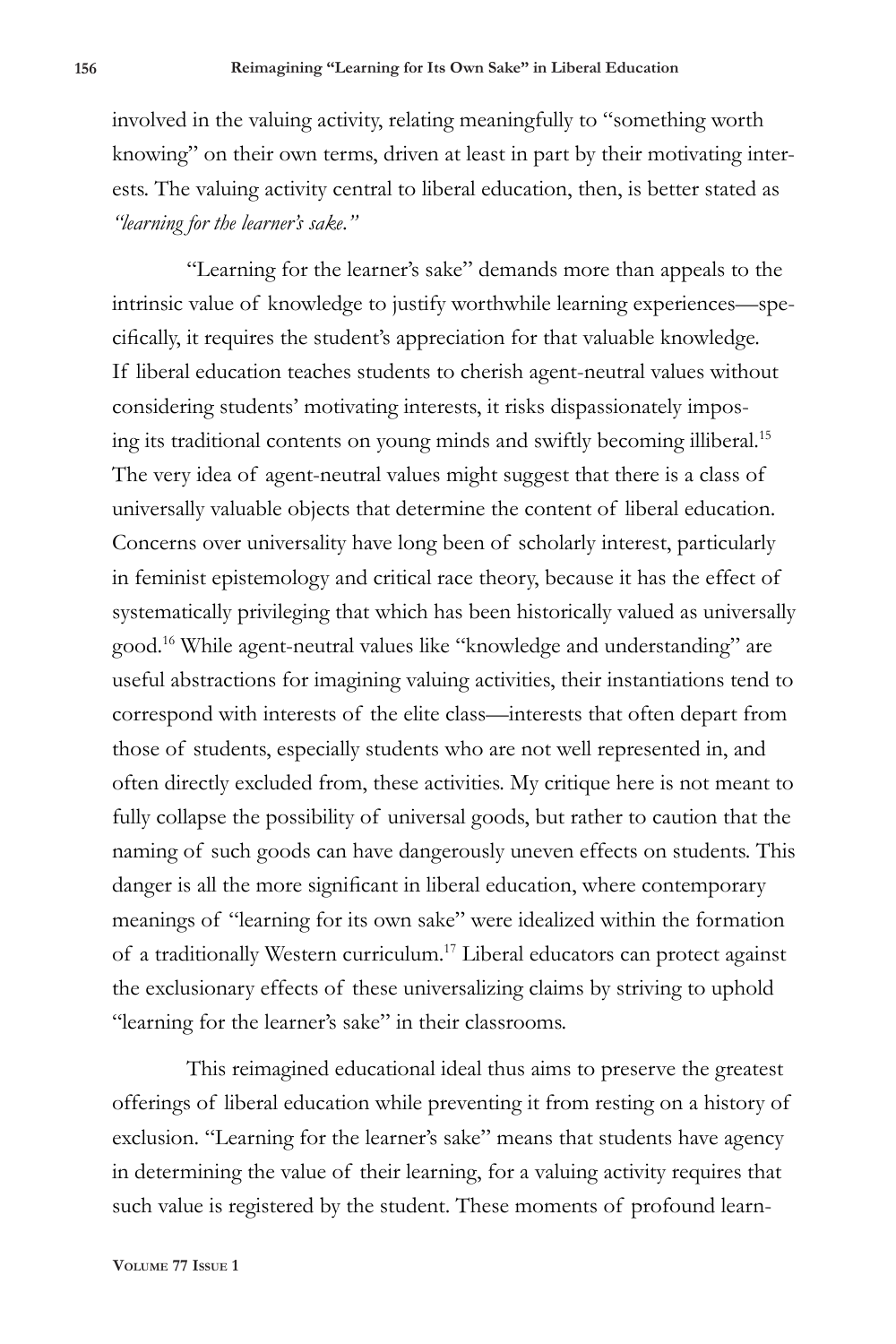ing, whether they are fleeting or part of a lifelong project, can have the effect of shaping and reshaping one's values, of making an education as well as a life personally meaningful. The abstract and impersonal pursuit of "something worth knowing" might foreclose these possibilities for many students who unfairly struggle to cultivate an appreciative rapport with their objects of study. The more demanding educational ideal of "learning for the learner's sake" centers students' values so that they are empowered to grow and change—to undergo what Callard calls valuational progress.

Callard is interested in how people act as agents of their own valuational progress, where the change is considered to be positive and reflective of personal betterment. She writes, "One way to change in value is to consolidate a value-nexus one already has by honoring the entailments of one's current values; another way is to acquire some whole novel nexus of value. In short, one can both change *from* or *on the basis* of value, and *toward* or *in order to acquire* value."18 The former is self-cultivation, where a pre-existing value informs the decision to rationally pursue change in oneself. For example, someone may revise their belief about their political other because they hold the value that a healthy democracy depends on disparate political and intellectual views. The latter is Callard's idea of aspiration, where the aspirant "sets out to acquire new beliefs, desires, emotions, and so on, for their own sakes, that is, for the sake of the value that is comprised of those attitudes, whereas the self-cultivator sets out to acquire them because she sees them as serving her antecedently fixed valuational condition."19 In Callard's view, the most powerful example of an aspirant is the liberal arts student, who enters college without a clear sense of the values that will come to define her education. Such a student expends "considerable resources stretching herself hopefully toward something she grasps only through a glass darkly, all too aware of the danger that she may be left empty-handed."20 She engages in an educational process that she can only define *while* or even *after* she navigates it. This does not mean that she cannot articulate any of its ends, or even the general objectives of her education, but it does mean that the value of "learning for the learner's sake" cannot be fully realized until it has been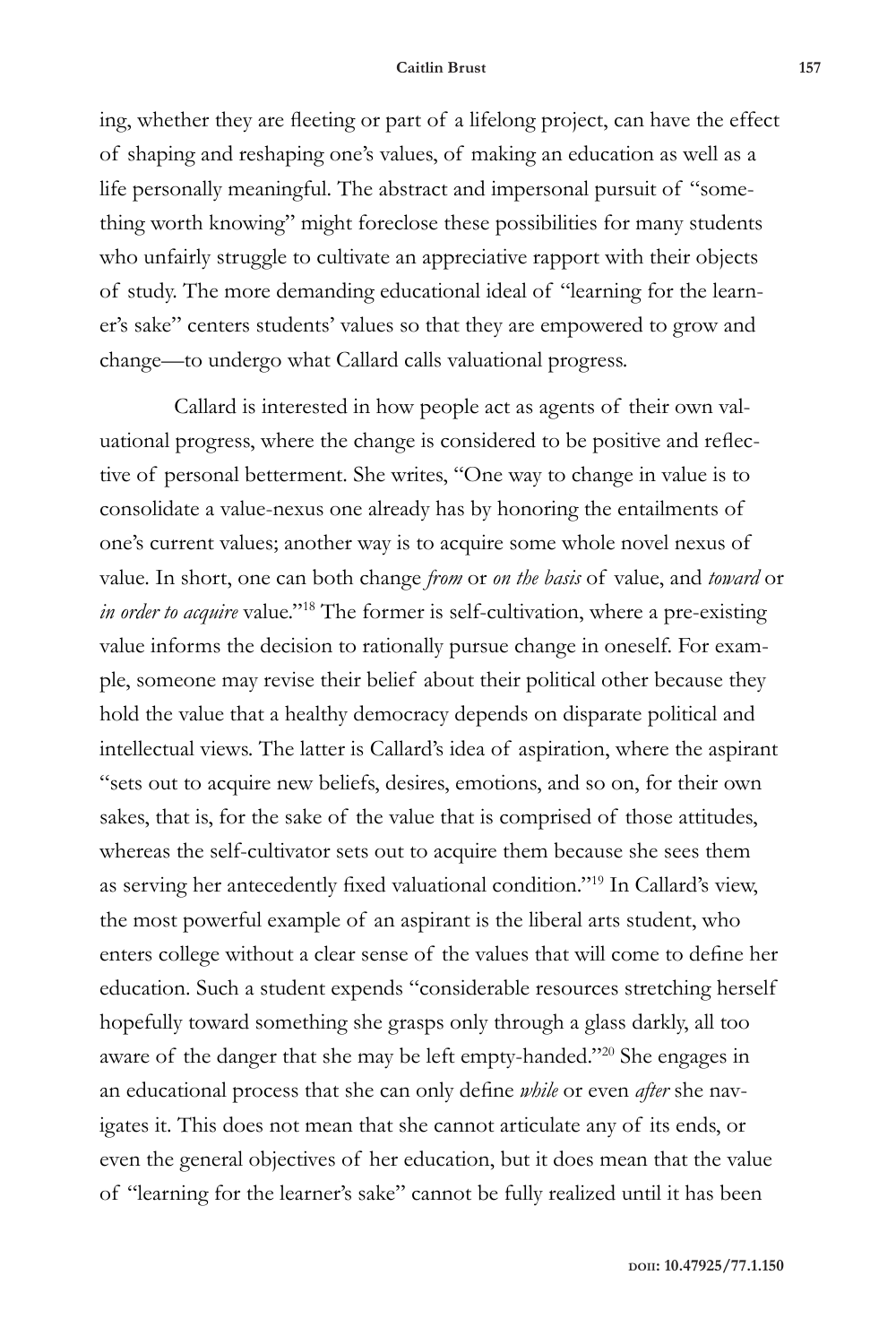experienced.

While I am compelled by the distinction that Callard puts forward, I am skeptical that aspirational endeavors are always different from self-cultivating endeavors in liberal education. This is because there are cases in which the deepening or extending of one's existing values and the acquisition or learning of new values are not perfectly co-extensive. Consider, for example, a white high school student who values American history. She appreciates a historical lens as a way of making sense of the modern world, even the nature of her public school in a wealthy suburb. However, when she takes an African American history elective, she learns that many of her conceptions of American history have been narrowly focused on a white, Protestant narrative, and she begins to think differently about the ways in which race has related to societal structures over time, including the neighborhood and school segregation she notices in her own town. Her learning experience deepens her value of history, even though *history* as a discipline and approach to inquiry has become far more complicated, even false as a mode of erasure for certain communities. In this way, the deepening of her value also challenges her to pursue a new, more intersectional value—and her starting point as a general history-lover is obscured by a stark change in the very meaning of loving history. Thus, the distinction between self-cultivation and aspiration blurs as she must simultaneously invoke an existing value in order to revise it toward a new one. Determining the starting point of valuational progress, especially in the context of education, does not seem possible or worthwhile to the extent that it is prized in Callard's view. "Learning for the learner's sake" *could* involve an aspirational change in values, but I view it as more inclusive of other forms of value cultivation.

"Learning for the learner's sake," then, has an aspirational quality captured in Callard's theory. It is an activity determined by how a student relates to the object of learning—and through this relation is able to cultivate personal values. An appreciative rapport might manifest differently over time, toward new objects of value, or toward the same objects in new ways. And the more often these opportunities are made available to students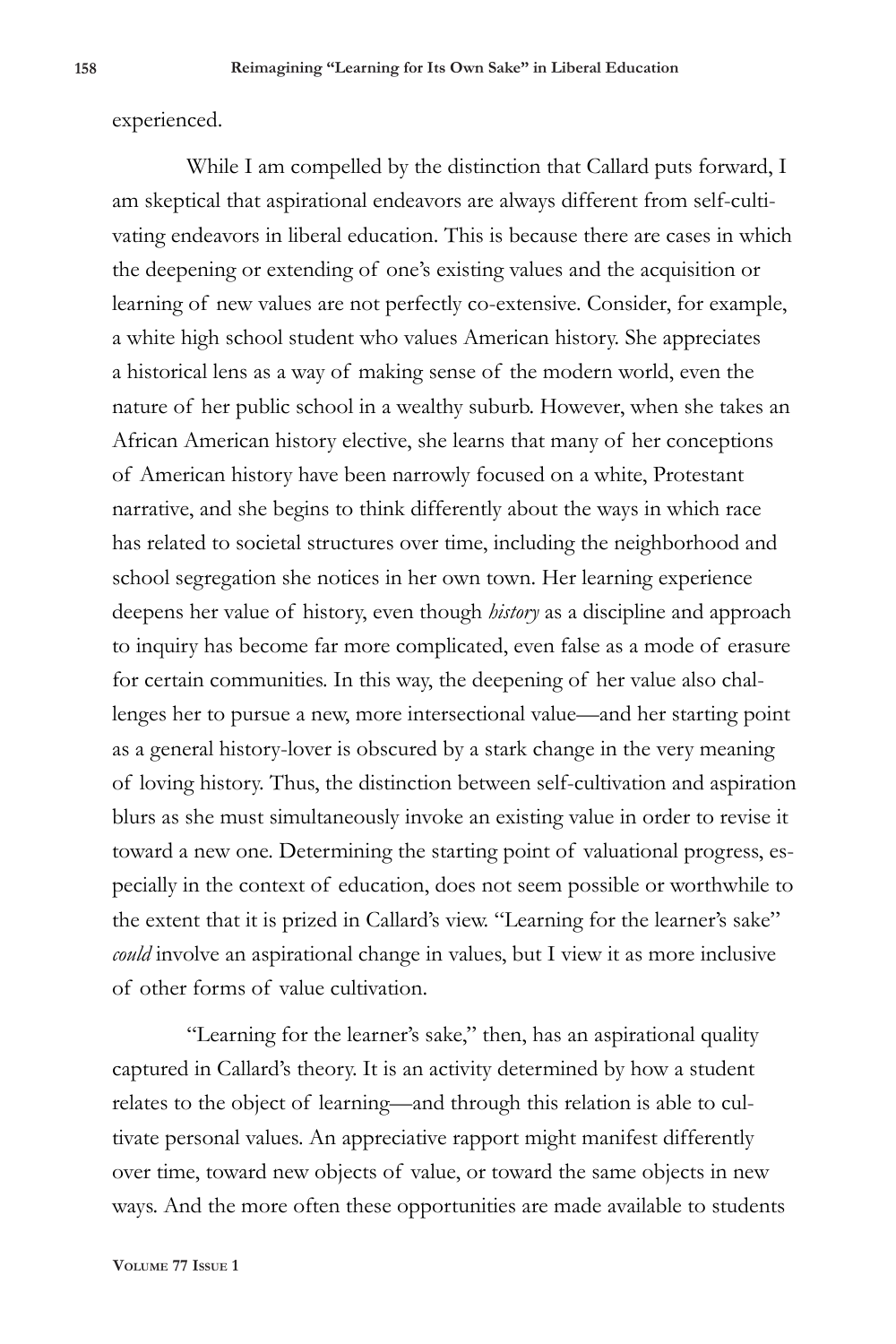in their learning, the more often liberal education is fulfilling its promise. I have thus argued to reimagine "learning for its own sake" toward a more student-centered conception that, I believe, is truer to educators' invocations of these beloved words. It is now important to consider how this reimagined approach could be applied to make a difference in the experience of a liberal education.

# ENACTING "LEARNING FOR THE LEARNER'S SAKE" IN

## LIBERAL EDUCATION

As Callard writes in her book on aspiration, "grasping new values is work" that is exceedingly hard, vulnerable, and rewarding, as the process is neither passive nor superficial.21 The enactment of a valuing activity in liberal education is demanding of both educators and students. To ground "learning for the learner's sake," then, I will provide two recommendations for how this conception could inform educational practices, first considering the contexts in which we understand liberal education, and then the specific contents that constitute it.

First, it is critical to bring liberal education *into* the complex context of the world, rather than envisioning it as a transcendent retreat away from it. The challenges that students face do not occur in isolation, but in the full context of their lives. This valuing activity cannot take place independent of life's many priorities, including attention to other intrinsically valuable goods, such as family, personal safety, and long-term security. In such cases, the pursuit of education corresponds with the protection or advancement of these intrinsic goods, but the balancing of various goods does not foreclose the possibility of "learning for the learner's sake."

Consider two educational trajectories in which non-academic considerations become academically relevant. In the first scenario, a student from a rural household is the first in his family to go to an elite university. His parents are worried about his moving across the country and entering a notably different political space from his hometown. He loves International Relations and is eager to learn among his equally enthusiastic classmates, but upon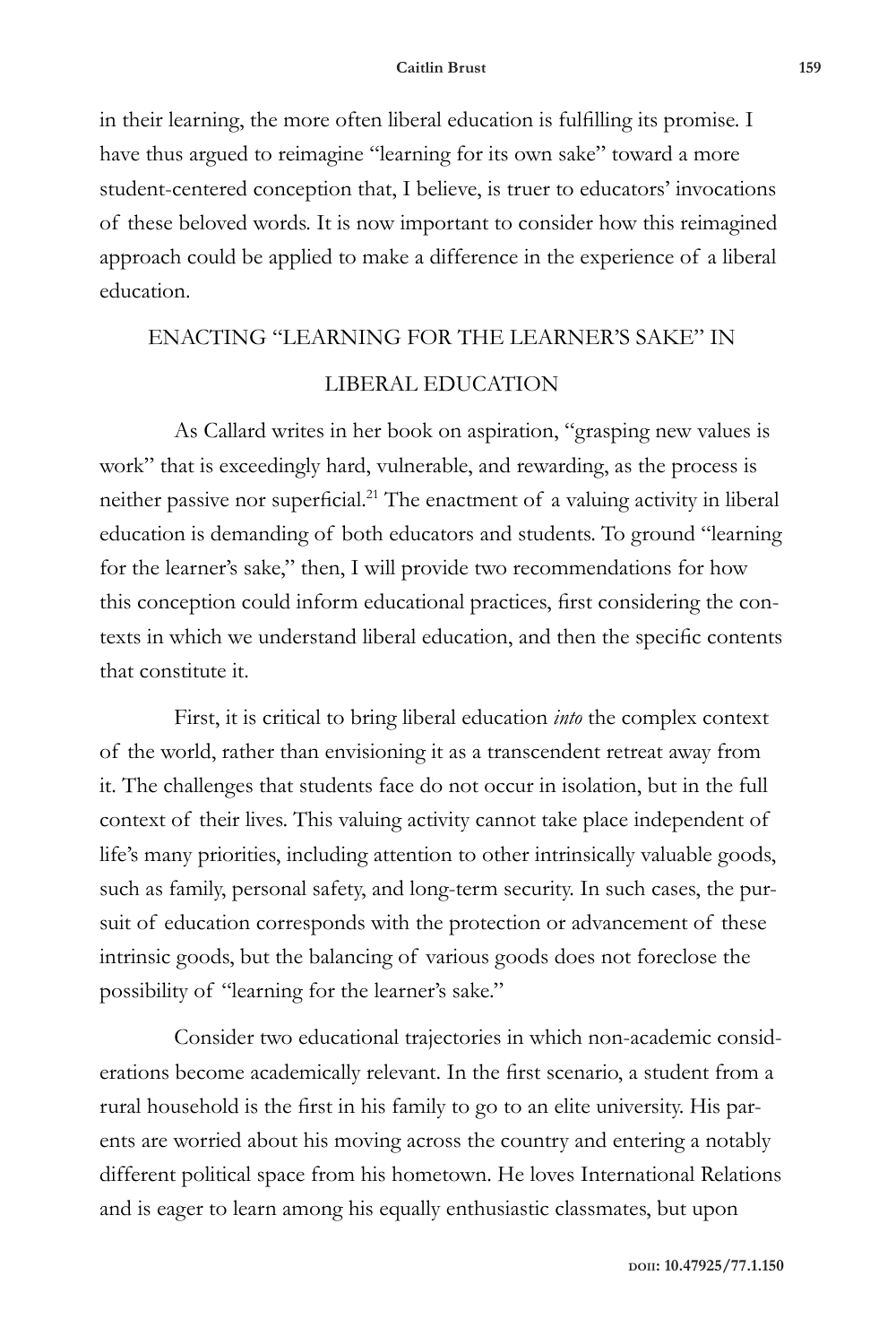arriving, he spends a lot of time communicating with his family and fielding their fears about his new environment. He is motivated to maintain strong bonds with his family and considers how the IR major might create additional distance from them if he were to travel professionally. For this reason, he considers other majors that would also be rewarding and provide more flexibility for connecting with his home, and he discovers political science as a viable alternative. Still able to engage meaningfully with the subject, the student chooses a path forward without a conclusive sense of his future, but with confidence that he will still live according to his values after thoughtfully weighing the multiple motivations relevant to his education.

In the second scenario, a student enrolls at a predominantly white institution with the intent to double-major in creative writing and business. She quickly becomes involved in the Black Student Union and cultivates a passion for activism that exposes racial injustices within her institution and advocates for specific protections of vulnerable populations. While still engaged in her studies, she notices that her community activism is *informing* her orientation to learning, such as in the content and cadence of her poetry and the critiques she offers of business models and practices. Her studies are enriched by the Black Student Union's community and initiatives, and she is at once motivated by these community values and her interests in creative expression and business development—interests that are significantly deepened by her values outside of the classroom.

In both cases, the students were able to realize "learning for the learner's sake" not in spite of, but *because* of, the complexities surrounding their educations. These examples might provide insight into how educators can frame conversations around the literal and figurative boundaries of their classrooms, inviting students to contextualize their experiences in discussions and written assignments. Even with rigorous standards, learning as part of valuational progress need not fit exactly within traditional academic parameters. As many students observe in their schooling, their extra-curricular and co-curricular activities can foster valuing activities that are constitutive of their liberal education.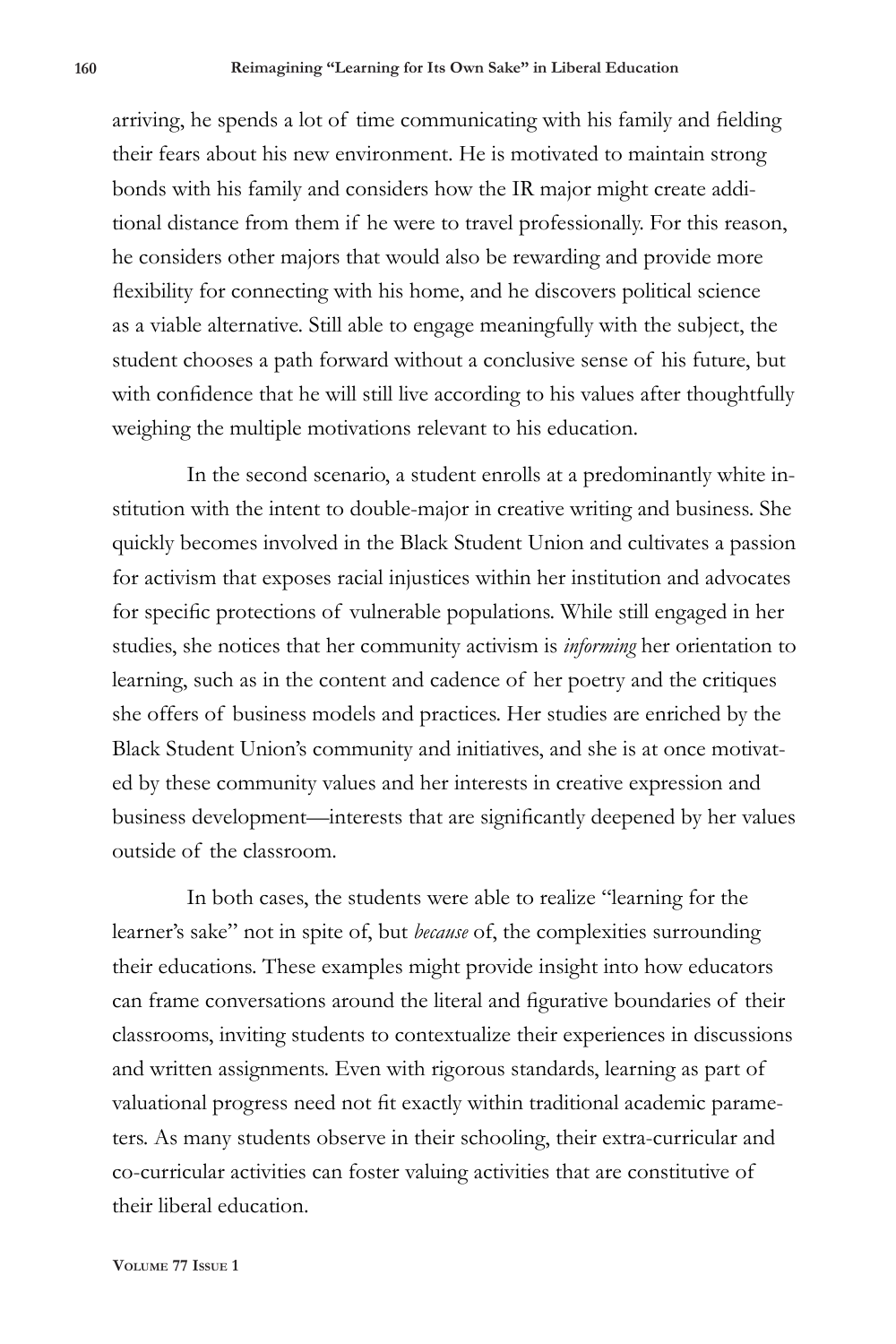Second, and relatedly, it is important to interrogate the accepted content of liberal education. Just as William Stoner was a new entrant to university life, college student demographics—particularly in categories of race, geography, and age—are predicted to continue changing over the next generation, further broadening the range of interested minds whose experiences are worthy of curricular representation.<sup>22</sup> Given the evolving and mixed values that guide students' lives, educators can be continually creative in their understanding of what counts as liberal learning. Even disciplinary boundaries are fungible and subject to change. The emergence of such fields as feminist studies, cultural and ethnic studies, and other disciplinary hybrids are the product of evolving scholarly, political, and moral interests, and while the debates about what "counts" as academic are quite alive, the push for academic changes comes from the students and scholars who are challenging the standards of what is worthwhile to learn.<sup>23</sup>

These evolutionary changes reflect the multiplicity of possibilities that liberal education affords its students. Stoner stumbled upon English literature through a general education requirement, just as the students depicted here were granted choices outside of their originally imagined interests. Their roles as valuing agents must be met with conditions of possibility that enable them to exercise their agency toward fulfilling learning experiences. As bell hooks argues, the classroom is meant to be a space of radical possibility.<sup>24</sup> Such possibilities could be extensions of existing interests as well as new or unexpected ones: they may appeal to students' *occurrent* interests, or their immediate expressed curiosities, or their *dispositional* interests, which might not be readily apparent until there is an opportunity for deeper exploration.<sup>25</sup> Even more, a chance encounter with an idea, a mode of inquiry, or a mentor, may introduce a radically new possibility that otherwise would not have arisen in the student's mind.

<sup>1</sup> John Williams, *Stoner* (New York: The New York Review of Books, 1965).

<sup>2</sup> David Labaree, *A Perfect Mess: The Unlikely Ascendancy of American Higher*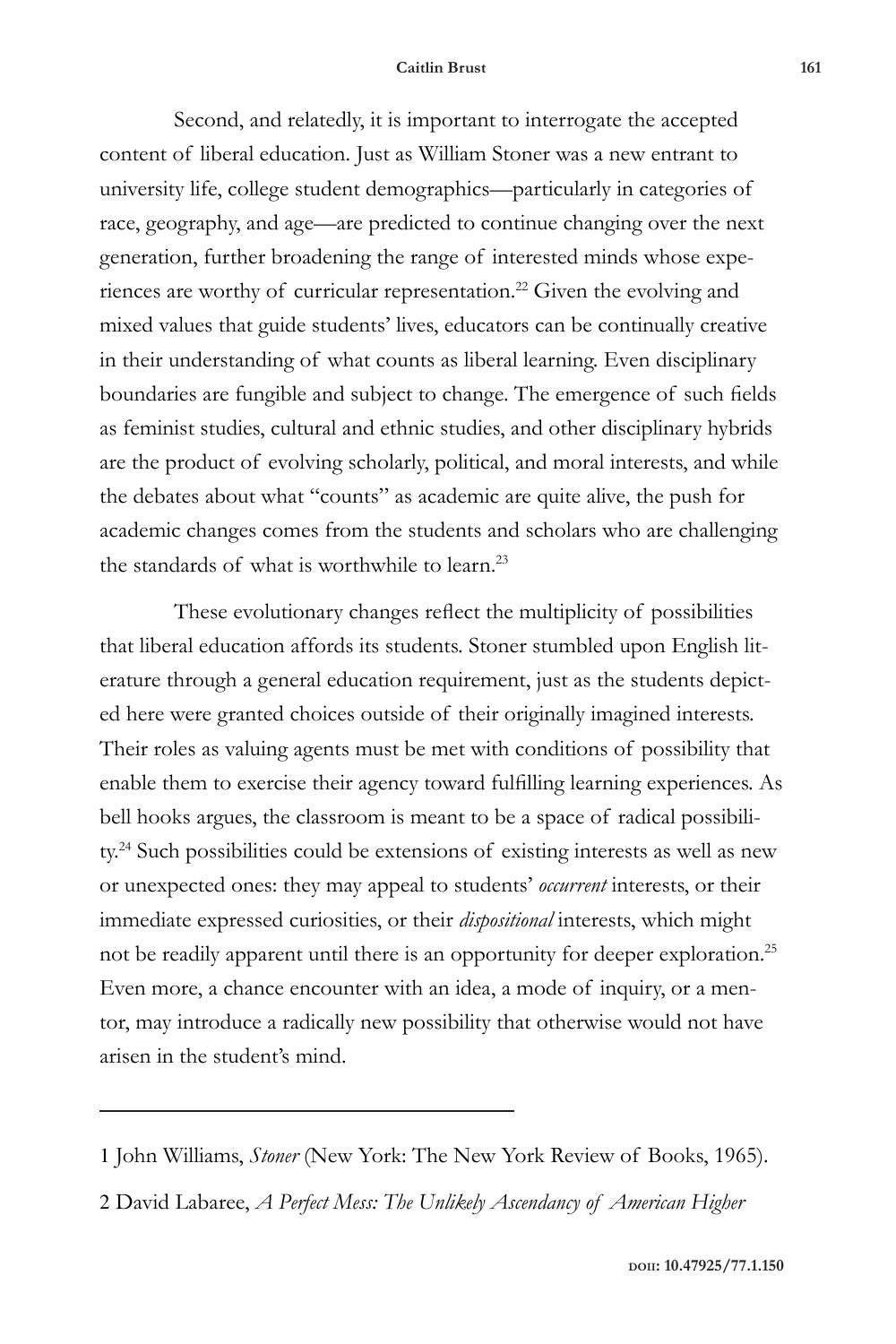*Education* (Chicago: The University of Chicago Press, 2017).

3 Williams, *Stoner*, 26.

4 Bruce A. Kimball, *Orators & Philosophers: A History of the Idea of Liberal Education, Expanded Edition* (New York: College Entrance Examination Board, 1995).

5 Kimball, *Orators & Philosophers*, 218.

6 Kimball, *Orators & Philosophers*, 214; Hoyt H. Hudson, *Educating Liberally* (Stanford: Stanford University Press, 1945); Michael Oakeshott, *The Voice of Liberal Learning* (Hartford: Yale University Press, 1989); Anthony O'Hear, *Education, Society, and Human Nature: An Introduction to the Philosophy of Education* (Abingdon: Routledge, 1981).

7 Harry Brighouse, "How Can We Understand 'Liberal Arts Education'?" *Mellon Research Forum on the Value of Liberal Arts Education* (2019), https://mellon.org/news-blog/articles/how-can-we-understand-liberal-arts-education/.

8 Eva Brann, "The American College as the Place for Liberal Learning," *Daedalus* 128, no. 1 (1999): 151-171.

9 Brann, "The American College," 157.

10 Williams, *Stoner*, 26-27.

11 Stephen Darwall, *Welfare and Rational Care* (Princeton: Princeton University Press, 2002).

12 Agnes Callard, "Liberal Education and the Possibility of Valuational Progress," *Social Philosophy & Policy Foundation* 34, no. 2 (2017): 1-22.

13 Samuel Schleffer, *Equality and Tradition: Selected Essays* (Oxford: Oxford University Press, 2010); Callard, "Liberal Education," 3.

14 Darwall, *Welfare and Rational Care*, 75.

15 John Dewey, *Democracy and Education* (New York: The Free Press, 1916); Nel Noddings, *A Relational Approach to Ethics and Moral Education: Second Edition* (Berkeley: University of California Press, 2013).